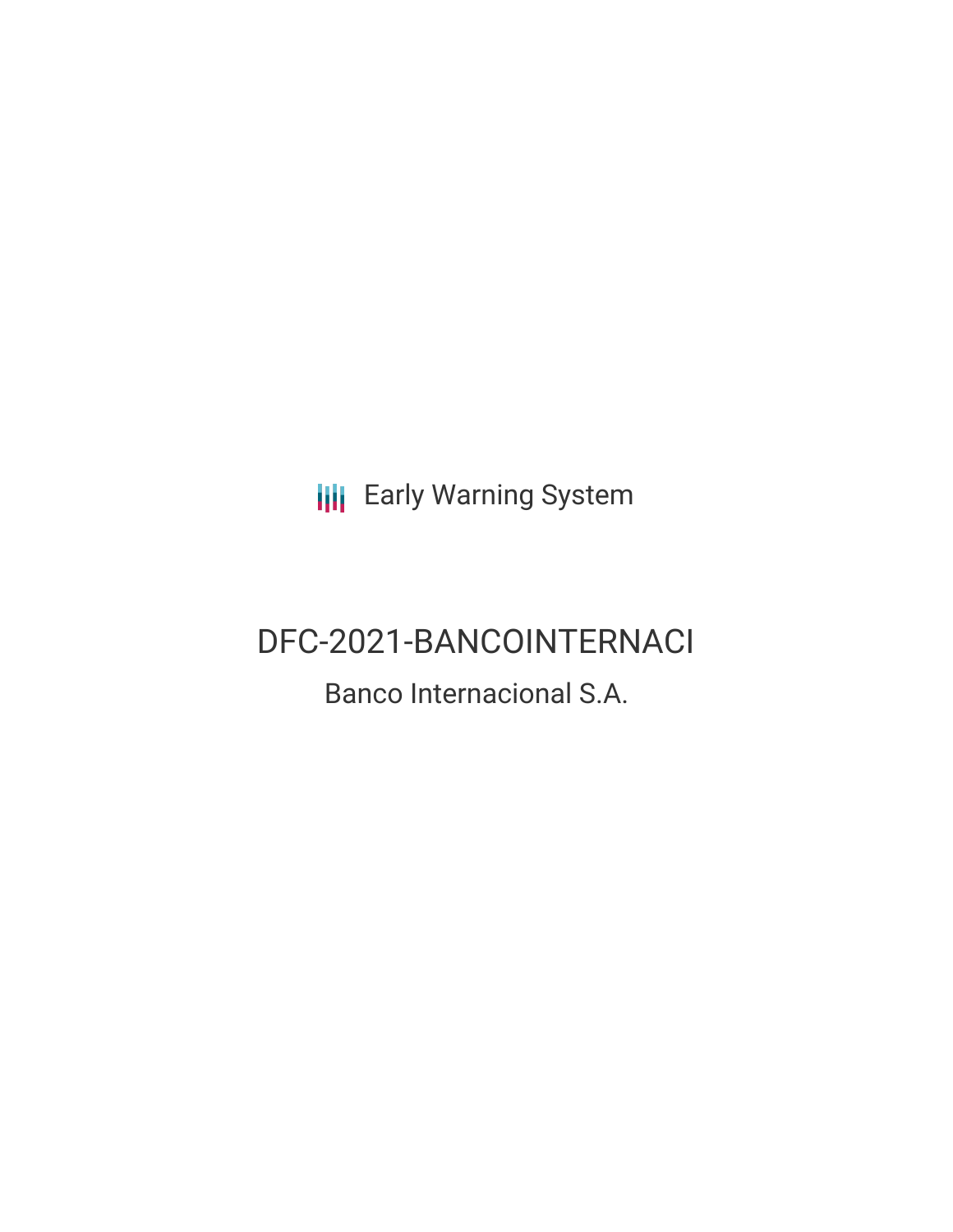

## **Quick Facts**

| <b>Countries</b>               | Guatemala                                              |
|--------------------------------|--------------------------------------------------------|
| <b>Financial Institutions</b>  | US International Development Finance Corporation (DFC) |
| <b>Status</b>                  | Active                                                 |
| <b>Bank Risk Rating</b>        | C                                                      |
| <b>Borrower</b>                | Banco Internacional, S.A.                              |
| <b>Sectors</b>                 | Finance, Industry and Trade                            |
| <b>Ring Fence</b>              | Small & Medium Enterprises                             |
| <b>Investment Type(s)</b>      | Loan                                                   |
| <b>Investment Amount (USD)</b> | \$15.00 million                                        |
| <b>Loan Amount (USD)</b>       | $$15.00$ million                                       |
| <b>Project Cost (USD)</b>      | \$30.00 million                                        |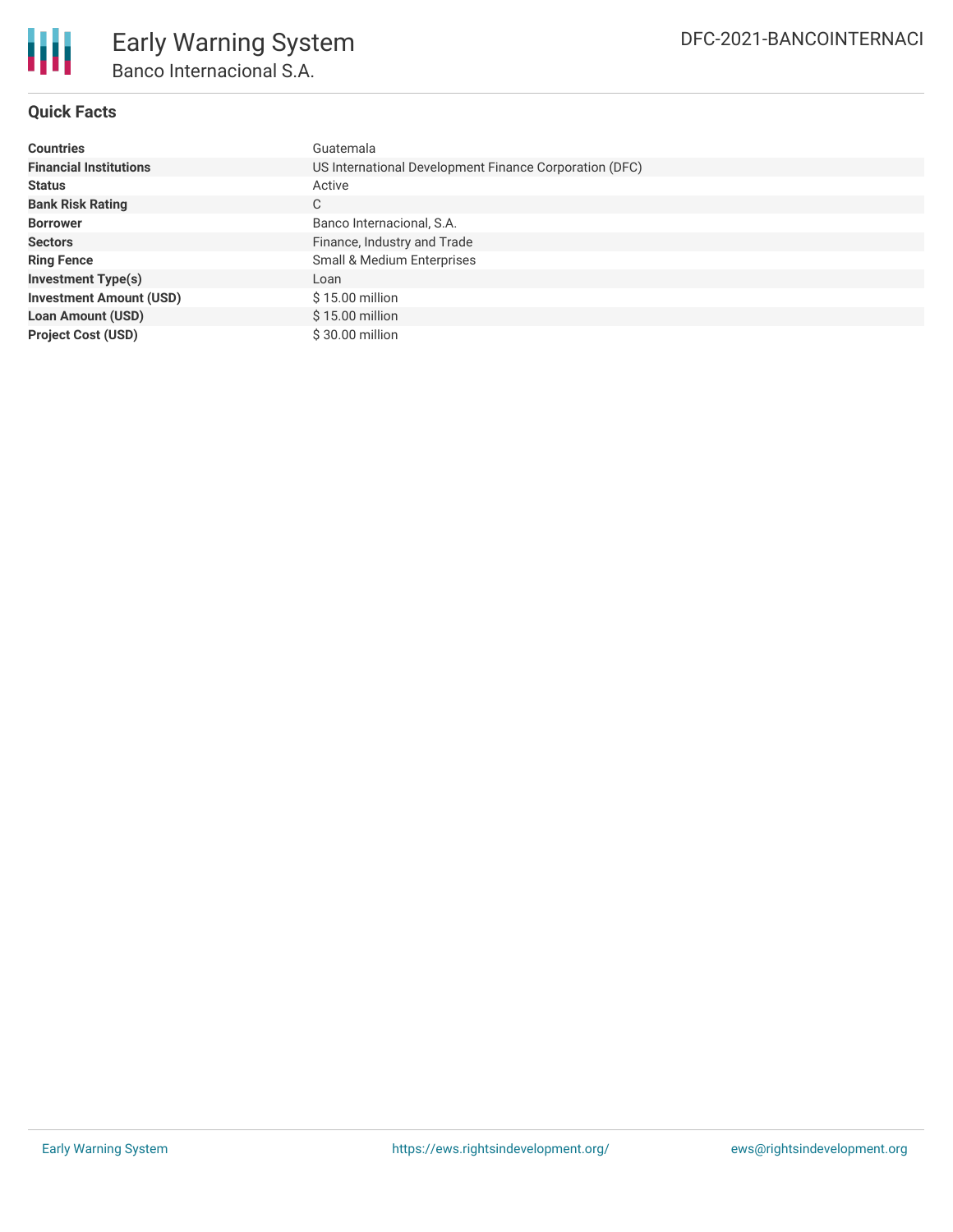

# **Project Description**

#### PORJECT DESCRIPTION

A loan portfolio guaranty with Interbanco to catalyze lending to SMEs including those in the Western Highlands Departments of Guatemala.

#### DEVELOPMENT OBJETIVES

The Project is expected to have a highly developmental impact on Guatemala's economy through coverage of loans to SMEs. In Guatemala, SMEs currently employ an estimated75% of the population, yet they face a \$13.7 billion financing gap. Guatemala's economy is estimated to have contracted by three percent in 2020 because of the pandemic, in which SMEs were significantly affected by lockdown measures such as falling demand, bottlenecks in supply chains, and diminishing liquidity. SMEs located in economically vulnerable regions, such as the Western Highlands, are expected to be particularly impacted by COVID-19. The Guaranteed Party estimates that DFC will provide coverage to approximately 150 new loans to SMEs, a minimum of 10 percent of which will be lent to borrowers located in the Western Highlands. In order to incentivize the Guaranteed Party to increase lending to economically vulnerable regions, DFC will offer 60% coverage on loans to borrowers in the Western Highlands compared to 50% for the rest of the portfolio.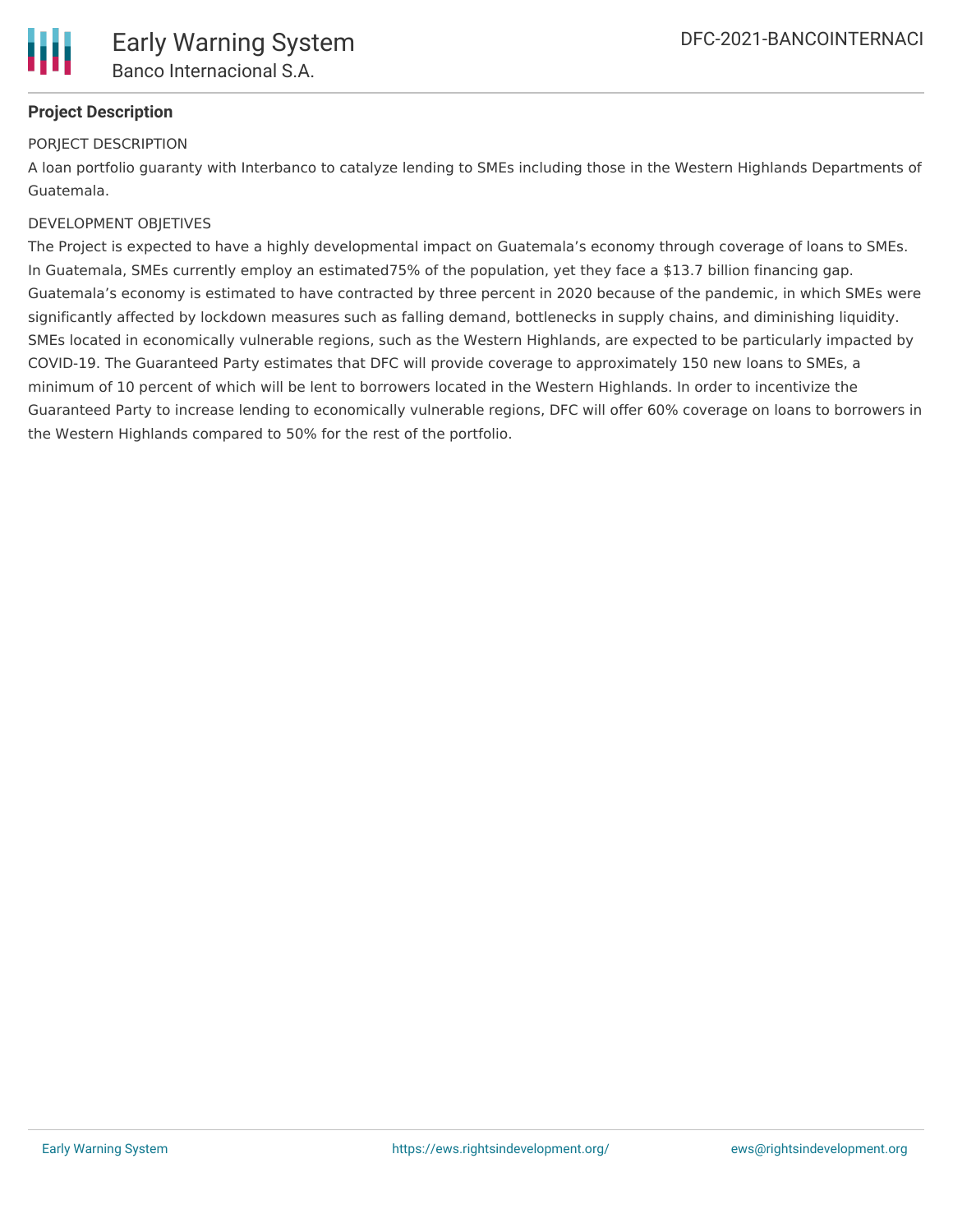

#### **Investment Description**

US International Development Finance Corporation (DFC)

#### **Financial Intermediary**

Financial Intermediary: A commercial bank or financial institution that receives funds from a development bank. A financial intermediary then lends these funds to their clients (private actors) in the form of loans, bonds, guarantees and equity shares. Financial intermediaries include insurance, pension and equity funds. The direct financial relationship is between the development bank and the financial intermediary.

Banco [Internacional,](file:///actor/217/) S.A. (Financial Intermediary)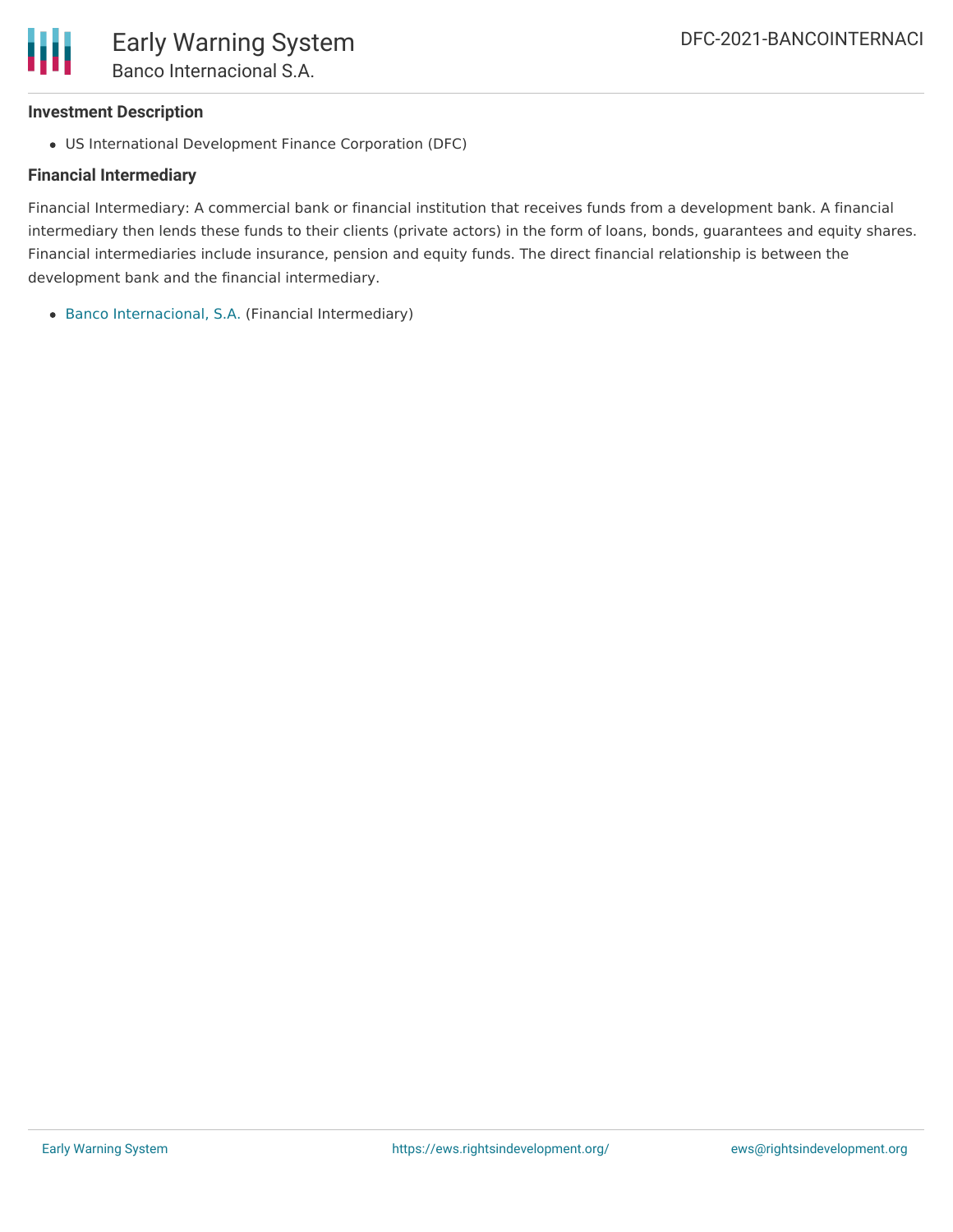

## **Contact Information**

ACCESS TO INFORMATION

Unlike many other development finance institutions, DFC does not currently have an access to information policy.

Under the United States Freedom of Information Act (FOIA), DFC is obliged to respond to reasonably formulated requests for Agency records. However, DFC may apply exemptions from release to certain types of information and may charge fees in responding to requests. DFC has a designated FOIA officer who is trained in how to respond to requests and implement the law. You can learn more about filing a FOIA request at: https://www.dfc.gov/foia

ACCOUNTABILITY MECHANISM OF THE UNITED STATES INTERNATIONAL DEVELOPMENT FINANCE CORPORATION (DFC)

The Office of Accountability is an independent office that addresses complaints about environmental or social issues related to DFC-supported projects. The office provides communities an opportunity to have concerns independently reviewed and addressed. If you submit a complaint to the Office of Accountability, it may assist you by either seeking to address your problems by facilitating a problem solving dialogue between you and those implementing the project and/or investigating whether the DFC complied with its policies to prevent environmental, social, human rights, and labor harms.

You can find more information about the Office of Accountability at: https://www.dfc.gov/who-we-are/office-accountability